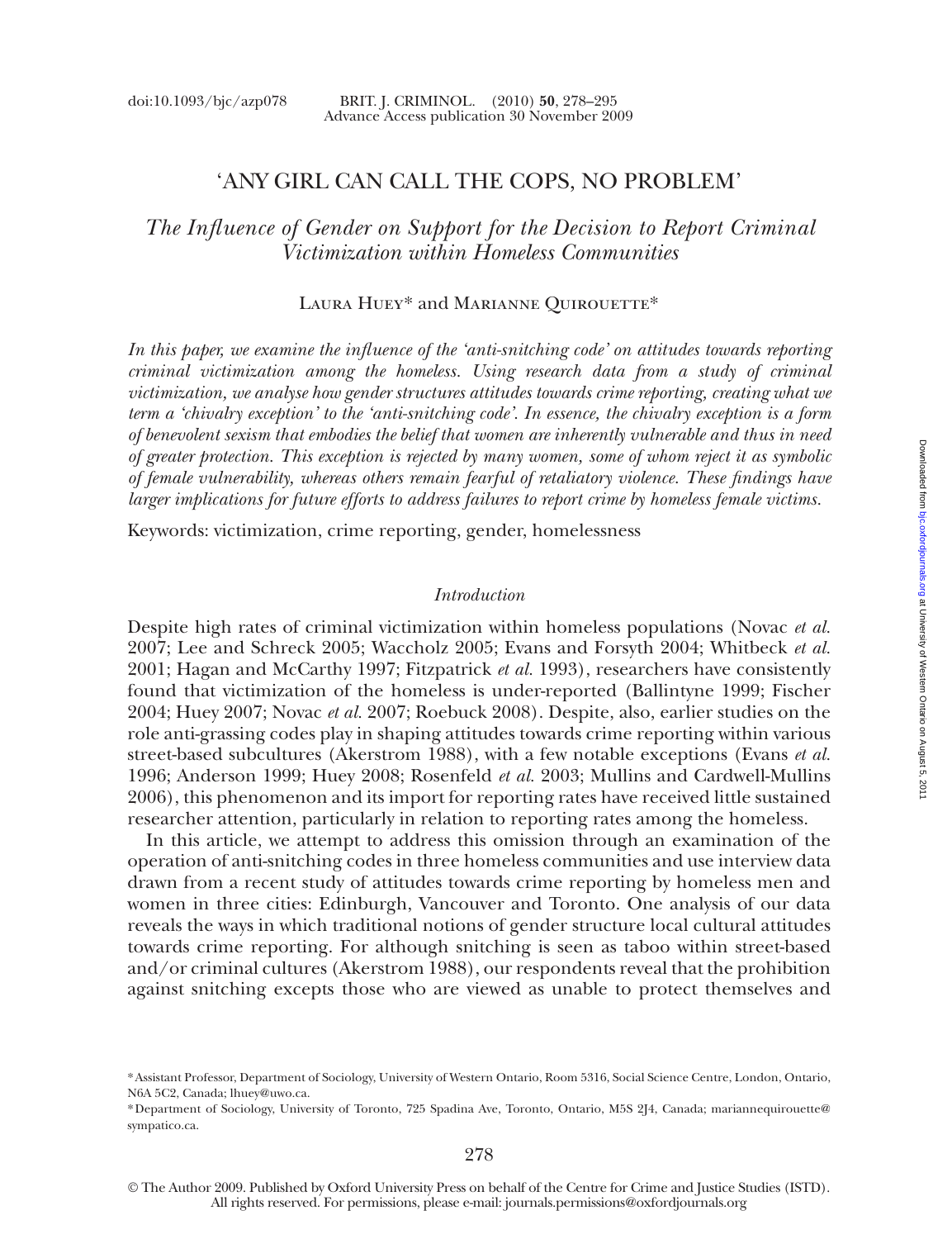thereby needing the protection of the state. Among the groups who are said to benefit from this exception are women.

To understand what we call the 'chivalry exception', we examine how hegemonic masculinity is performed within the local cultures studied. Employment of this concept is a means for explicating what the men interviewed mean when they say they allow exceptions to the anti-snitching code for female crime victims on the ground that women require protection because of their 'inherently' vulnerable condition (similar protections are not afforded men, who are required to enact toughness, autonomy and street smarts). Women's responses to this 'exception' are similarly explained with reference to the influence of the larger normative street code that frames both the antisnitching code and the 'chivalry exception'. The implications of these findings for increasing rates of reporting victimization among homeless women are explored within the final section.

## *Hegemonic Masculinity and Grassing on the Street*

It is well known that victims of crime often choose not to report victimization to authorities. Prominent among explanations for such failures to report is the argument that for some victims, reporting is seen as a less preferable option when the extent of their injury is weighed against the possible costs and/or benefits associated with informing authorities (Skogan 1976; Singer 1988). Another explanation invokes the extent to which individuals or groups have confidence in their local police; not surprisingly, individuals with less confidence that 'something will be done' are less likely to report (Hagan and Albonetti 1982; Baumer 2002). In a similar vein, willingness to report crimes is also said to be linked to a victim's past positive or negative experiences with police (Davis and Henderson 2003). Still other victims are said to be motivated by the fear that reporting might lead to further victimization by the criminal justice process itself (Kidd and Chayet 1984).

In relation to homeless crime victims, three significant factors for failures to report have been identified within the research literature: distrust of the police;<sup>1</sup> the police practice of checking victims for outstanding warrants; and a normative code within street-based communities that prohibits individuals from reporting to authorities (Huey 2008; Novac *et al.* 2007; Rosenfeld *et al.* 2003; McCarthy *et al.* 2002; Anderson 1999; Ballintyne 1999). Of these, the present paper is focused on the prohibition against grassing.

Snitching, ratting and grassing are terms used to refer to the practice of informing to police or other authorities concerning illegal or other activities within the informant's community. Communities and/or groups enact such prohibitions in order to protect members from the consequences of authorities discovering their activities. Evans *et al.* (1996) suggest that the term 'grassing' arose in the UK underworld of the 1920s from cockney slang.2 Akerstrom (1988) traces the roots of such terms as 'snitch' and 'rat' to prison subcultures in the United States. The normative prohibition against informing is presently found within and across a variety of street-based cultures—from juvenile gangs

<sup>1</sup>Distrust of the police encompasses the belief that a victim's report will not be taken seriously by the police, or that a report will not lead to a satisfactory conclusion (Ballintyne 1999; McCarthy *et al.* 2002).

<sup>2</sup>Grass is the short form of 'grasshopper', defined as someone who is too close to a copper (Evans *et al.* 1996: 365).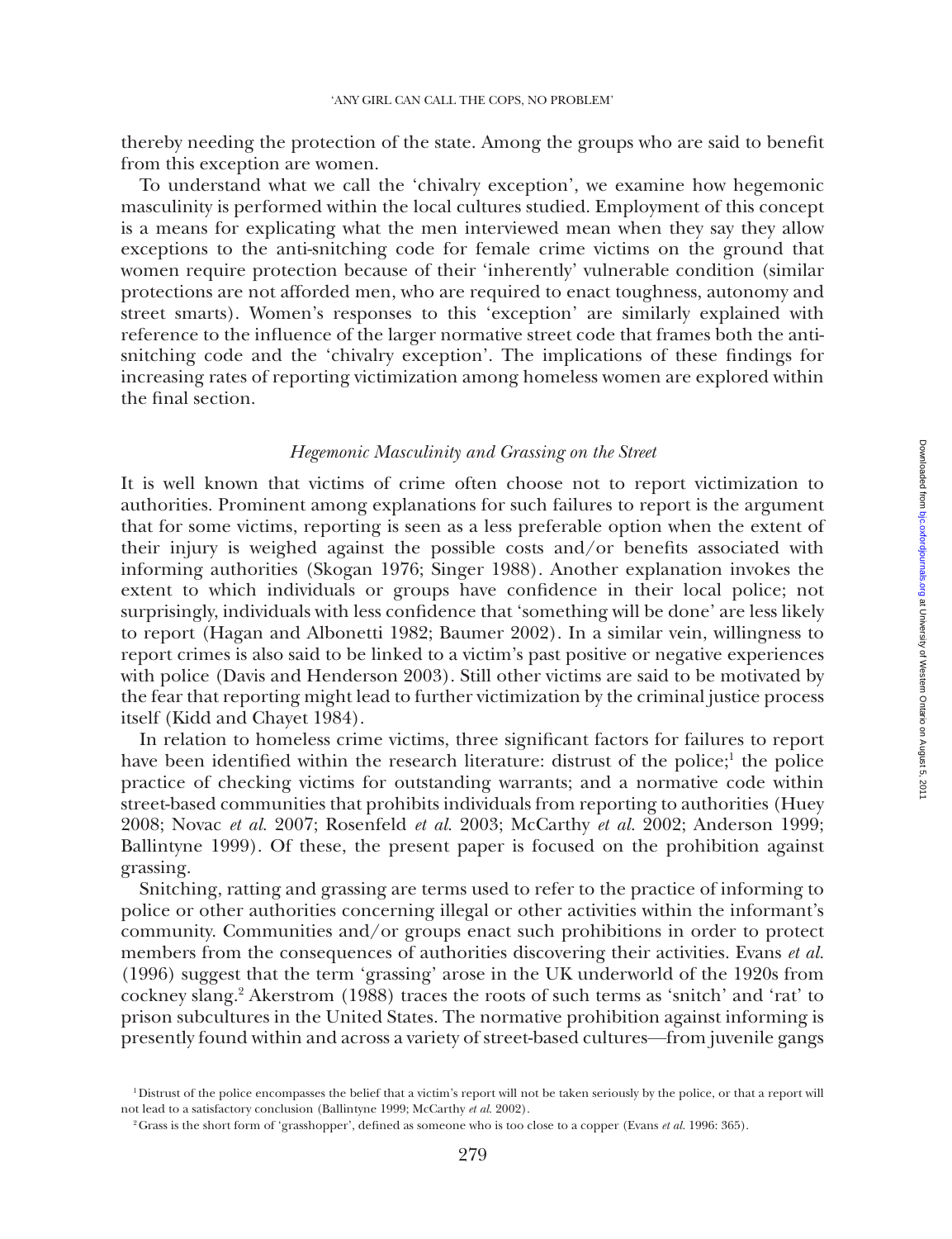on housing estates to street criminals in US inner-cities to homeless youth and adults in the United Kingdom and elsewhere (Yates 2000; Anderson 1999; Evans *et al.* 1996; Jacobs and Wright 2006; Huey 2008). It is actively enforced through the use of shaming practices, threats, harassment and physical violence. In their study of the workings of the anti-grassing rule in Oldtown, Evans *et al.* (1996) found that grasses were publicly identified, and thus shamed, through the strategic placement of graffiti in a central space shared by all in the community. In many instances, though, threats and physical violence to suspected grasses are the norm. For example, a participant in Carlen's (1996: 134) study of youth homelessness stated that 'someone grassed me up for selling dope . . . so me and my mate steamed round to his house, kicked the door in, and just beat the crap out of him with a baseball bat'. A grass can expect to receive such treatment not only from the individual(s) snitched upon, but also from members of the larger community who have a similar stake in affirming this rule (Fyfe and MacKay 2000).

To understand the importance of the no-grassing rule for structuring behaviour within local street-based communities, we turn to the concept of hegemonic masculinity. It has become well accepted within the criminological literature that 'men dominate urban street crime and that masculine concerns structure most interactions' (Mullins *et al.* 2004: 912). It is not simply that men dominate street-based society, but that particular forms of masculinity (and ascribed masculine traits) come to be privileged within local cultures. In their review of the development of the concept of hegemonic masculinity, Connell and Messerschmidt (2005: 832) state that 'hegemonic masculinity [is] not assumed to be normal in the statistical sense; only a minority of men might enact it. But it [is] certainly normative. It embod[ies] the currently most honored way of being a man, it require[s] all other men to position themselves in relation to it, and it ideologically legitimate[s] the global subordination of women to men'.

The definition of what constitutes privileged masculinity in a given society is not simply relational, but also context-specific. Whereas Western mainstream societies tend to define hegemonic masculinity as 'heterosexual, independent, and [getting] much of its identity from workplace success' [insert ref], various subcultures emphasize different sets of traits or behaviours as being the masculine ideal. We can see this most clearly with respect to the form of masculinity portrayed within Elijah Anderson's (1999) ethnography, *The Code of the Street*. While the larger society might view Anderson's black inner-city residents as holding a subordinate social position because of their socio-economic status, within the community studied, different normative values are prescribed, along with a hegemonic masculinity that privileges violence as a means of acquiring social capital (respect) (see also Messerschmidt 1993; 1997; 2000; Anderson 1999; Mullins *et al.* 2004). This point is similarly noted by Mullins and Cardwell-Mullins (2006: 14) in their study of male street youth: '. . . in response to concentrated disadvantage that denies access to more broadly enacted masculinity, these men have constructed a series of gendered positions based upon the mainstream forms of capital they have available to them: independence, toughness and violence, status enhancing items and the domination of women.'

Independence, toughness and violence are not only embodied within the larger code of the street that structures street-based interactions, but also underlie the anti-grassing rule itself. As we discuss in further detail shortly, reporting victimization to the police is not merely seen as a form of betrayal within street-based communities, but also as a sign of weakness. The socially prescribed response to criminal victimization is retaliation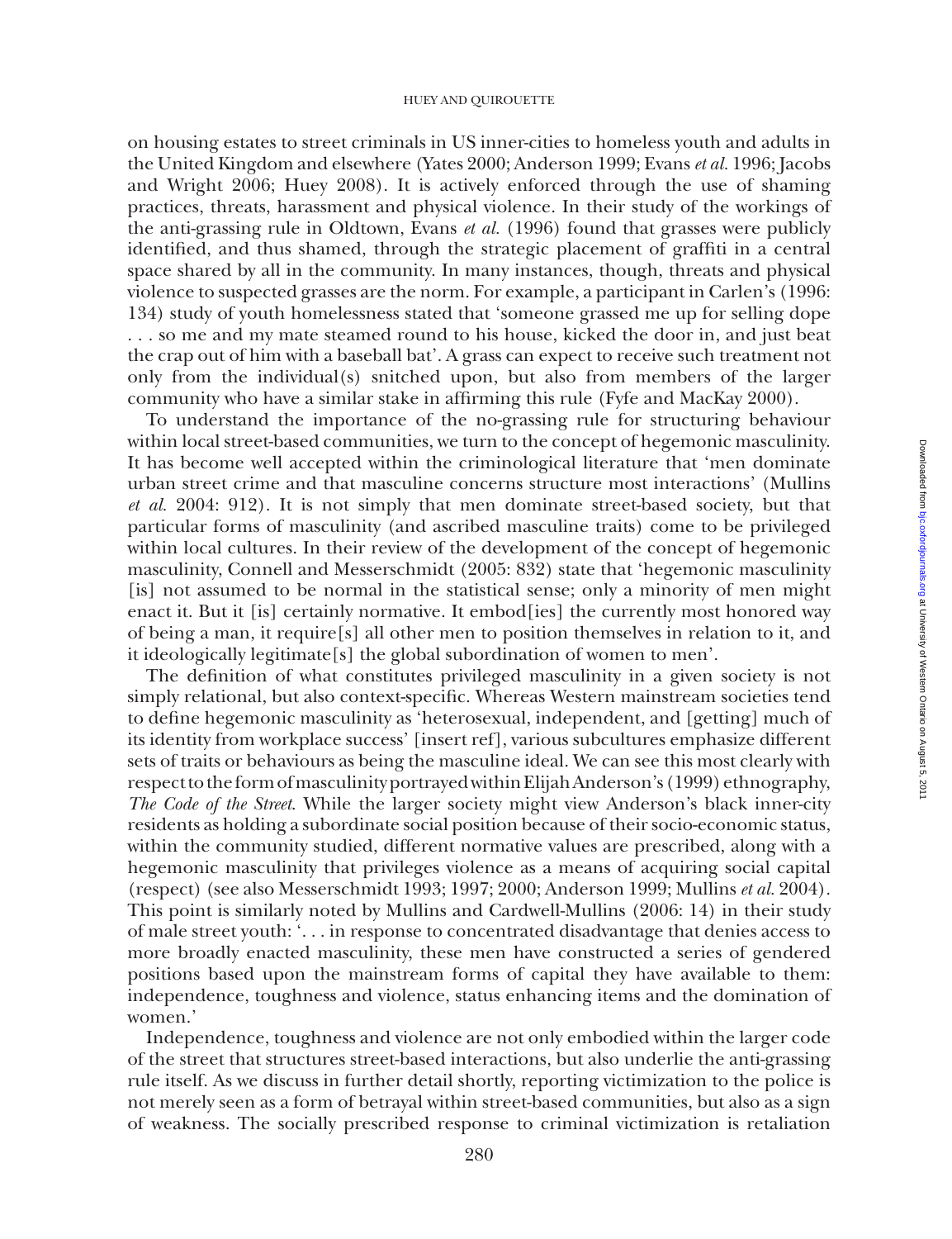through violence or other means (Huey 2007). A grass is therefore seen as one who lacks sufficient physical or emotional toughness to 'just deal' with their victimization, relying instead on the police or other authorities for needed support (Huey 2007).

Gender also plays a significant role with respect to the norms around street violence and victimization. Mullins and Cardwell-Mullins (2006) are only two of several researchers who have noted that the performance of hegemonic masculinity in 'street space' is also frequently based on the overt domination of women and that gender inequality remains a salient aspect of street life (Miller 1998; 2001; Maher *et al.* 1996; Maher and Daly 1997; Anderson 1999; Huey and Berndt 2008). However, overt domination would seem to be only part of the equation. Research into the use of violence in street cultures has revealed an apparent contradiction within the normative beliefs that structure social interactions in these milieus—that is within the code of the street (Miller 2008; Jacobs and Wright 2006). As Jacobs and Wright (2006: 82) explain in their study of retaliation within the criminal underworld, 'men are expected to maintain dominance over women while simultaneously avoiding the use of excessive violence and protecting them from the violent advances of others'. Similarly, Miller (2008) finds that young African-American males living in disadvantaged urban communities reference chivalric attitudes in discussing the use of violence against women. As one of her respondents states, 'ain't no real straight up fighting with the girls' (Miller 2008: 960). In relation to attitudes towards grassing in particular, Evans *et al.* (1996) note the existence of a gendered exception that generally allows female informants to escape physical retaliation on the ground that women should be immune from violence (although they are not exempt from receiving verbal and other forms of harassment).3 Unfortunately, to date, the insight offered by Evans *et al.* that gender may influence attitudes towards reporting of criminal victimization among subcultures that observe the no-grassing rule has informed little of the subsequent research literature in this area.

In short, it would appear that contrary to the general view of street masculinity as instrumentally violent towards and/or exploitive of women, male power in this milieu is only partly based on hostile sexist attitudes. And yet, as has been well documented in the literature, the presence of benevolent sexist attitudes does not inhibit violence against women in street-based communities. In the pages that follow, we explore this apparent paradox through the use of interviews that provide insights into how gendered normative beliefs structure attitudes towards the reporting of criminal victimization by focusing on an apparent exception to the anti-grassing prohibition.

# *Method of Inquiry*

This paper is informed by analysis of data drawn from a larger study conducted in 2008 of policing responses to the criminal victimization of the homeless in Edinburgh, Vancouver and Toronto. In particular, we were interested in exploring the possibility of whether a policing program for the homeless in Edinburgh could be implemented in Canada.4

<sup>3</sup> In such situations, physical violence is instead visited upon male family members (Evans *et al.* 1996).

<sup>4</sup>This program, Take Control, attempts to provide homeless victims of crime with access to policing services through participating service providers, who take initial reports of victimization, relay these reports to the police on behalf of clients and act as advocates for the homeless with the police (Huey 2008).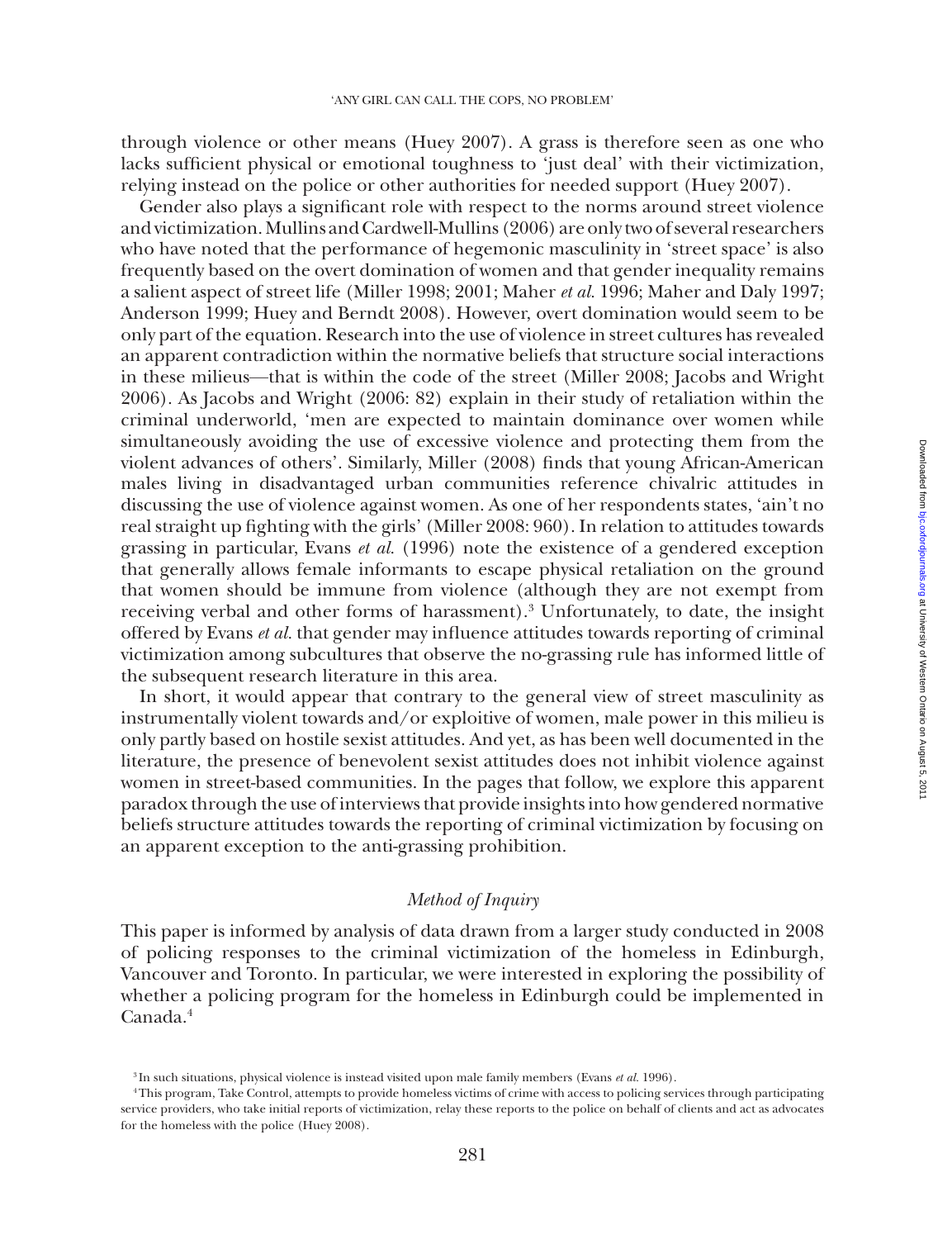In Edinburgh, we interviewed representatives of participating service organizations and homeless service users. We also developed a non-probability sample of service organizations that were not currently participating in the program, and representatives from some of these organizations were also interviewed. In relation to exploring the possibility of whether similar programs might be implemented in Canada, we selected two major urban centres—Toronto and Vancouver—and developed a non-probability sample consisting of the maximum number of service providers who work with homeless populations in these cities. Eighteen agencies agreed to participate, and staff members at these sites facilitated contact with their clients. In total, we interviewed 90 ( $n = 90$ ) respondents.

Of homeless service users, data drawn from 51  $(n = 51)$  interviews is represented here. In Toronto and Vancouver, our homeless respondents were primarily of European or Aboriginal descent, except for one woman of Middle-Eastern origin, who selfidentified as a 'Muslim woman'. All interviewees in the Edinburgh sample were white and self-identified as either Scottish or English (with a notable exception being one recent immigrant from France). The age range for homeless participants in this study was 20–60 years of age, with an average age of 30. Although some individuals were new to homelessness, the majority of our respondents had been without stable accommodation for over a year and several were well versed in 'street life'. Various reasons for homelessness were cited; some respondents noted their addictions as a causal factor, others had been recently released from prison, some (female respondents) were escaping abusive situations.

Community service providers  $(n = 40)$  were included in our sample so that we could gain the views of those who work most closely with the homeless and who are often uniquely placed to observe and understand the nature of patterns of crime and victimization over time.

To address our research questions, open-ended semi-structured qualitative interviews were conducted using an interview guide.<sup>5</sup> The average interview length was one hour. All interviews were held in private spaces and interviewees were advised that their identities would remain confidential. Each interview was recorded with the knowledge and consent of informants and interviews were subsequently transcribed verbatim. To analyse the data, we printed and read the interview transcripts and then manually coded

| Respondent category         | Edinburgh | Toronto | Vancouver |    |
|-----------------------------|-----------|---------|-----------|----|
| Homeless males              |           |         |           | 38 |
| Homeless females            |           |         |           | 13 |
| Community service providers |           | 14      |           | 40 |
| Totals per city             | 29        | 36      | 26        | 91 |

Table 1 *Interview participants*

5Our interview guide consisted of four main areas of interest:

(1) stakeholders' views as to the nature of victimization within the target community and/or their own experiences of victimization;

(2) stakeholders' willingness to report victimization and/or their views as to barriers that contribute to the low rates of reporting incidents of victimization by homeless individuals to police (if any);

(3) stakeholder attitudes and opinions concerning the concept of a Homeless Remote Reporting project; and

(4) stakeholders' potential interest and willingness to participate in such a project.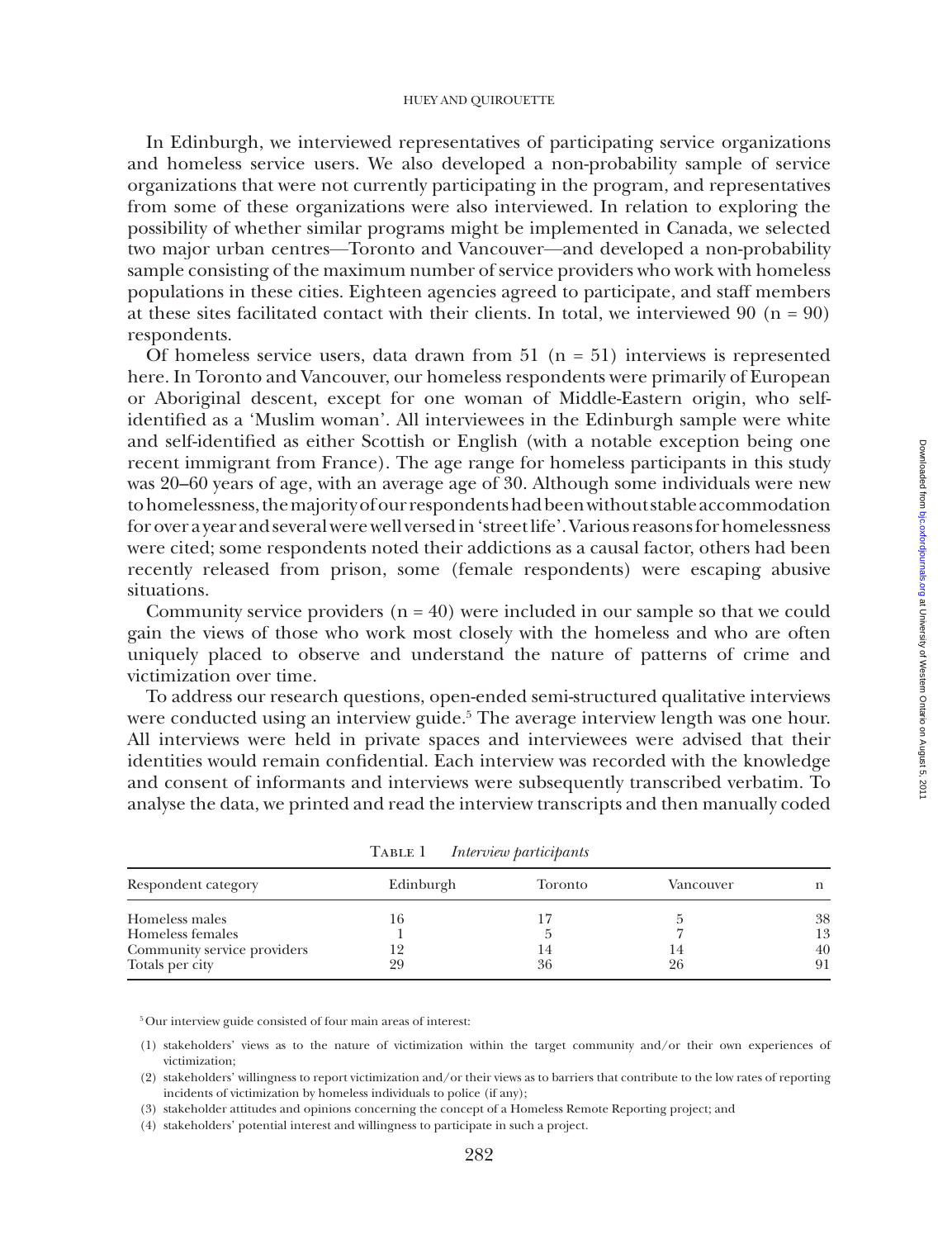them according to the major themes identified. To ensure reliability, as well as to identify emergent sub-themes, we re-read the transcripts and independently and manually re-coded them two further times.

A final note on method: despite our attempts at drawing a proportional share of both male and female participants, we were not able to secure a sizeable sample of female respondents. Although our sample of male respondents permits us to offer some insights into the relationship between gender and attitudes towards victim reporting, homeless women's views are clearly under-represented. We have tried to compensate for this deficit by including the views of service providers who work with homeless females; however, there remains a limitation of the present study—one that we anticipate will be corrected in future research.

### *Victimization within the Communities Studied*

In order to provide some context for understanding respondents' attitudes towards both criminal victimization and reporting it to the police, in this section, we provide a brief overview of our findings with respect to the nature of victimization experienced by participants.

Given that the most common form of victimization cited by homeless respondents in other studies is theft of personal property (Lee and Schreck 2005; Evans and Forsyth 2004), it is of little surprise that respondents frequently cited experiences of theft. Indeed, despite security measures to reduce crime within service facilities, interviewees stated that shelters were a frequent site for the commission of petty thefts. 'If you leave a CD player on your mattress out here, and go to the washroom,' explained one male shelter client, 'when you come back, nine times out of ten it's gone. And, it's a guy who is sleeping on the mattress beside you that took it.' A homeless male service user noted 'I see a lot of theft, even in this area here. People come in with stuff and they make friends, and then they're looking around for their stuff the next day'. Harassment and intimidation were also frequently reported. 'People are getting harassed and they are getting bullied into parting with money,' an elderly homeless male advised in Edinburgh, 'they're intimidated for all sorts of stuff.'

A number of respondents reported being the victim of a violent crime. Such crimes typically ranged from assaults to robberies. Robberies are particularly common, as a service provider in Toronto noted: '. . . often we hear consistent stories about one day, they go to the bank, a guy might know their pattern, and they end up getting robbed.' One homeless Toronto man advised that he had been 'held up by a knife once', while another reported having been 'attacked with a two-by-four' in another robbery. A service user explained 'There's a lot of stupidity, people trying to beat each other up for a lousy stinking few cents'. A homeless male shelter user in Toronto related a story involving the murder of an elderly homeless man: 'There was an old man that got the fuck kicked out of him by those guys across the street, they killed him. Four guys kicked the fuck out of some old man on the bench.'

Violence is often seen as having strategic value when it comes to the settling of debts or other scores. When asked about criminal victimization, a homeless service user advised that what he sees is 'mostly violence . . . it's usually over money or debts'. Similarly, a male service user in Vancouver told us the following story. 'A friend came to me and tried to muscle me for some money for some drugs . . . I didn't respond to him, so he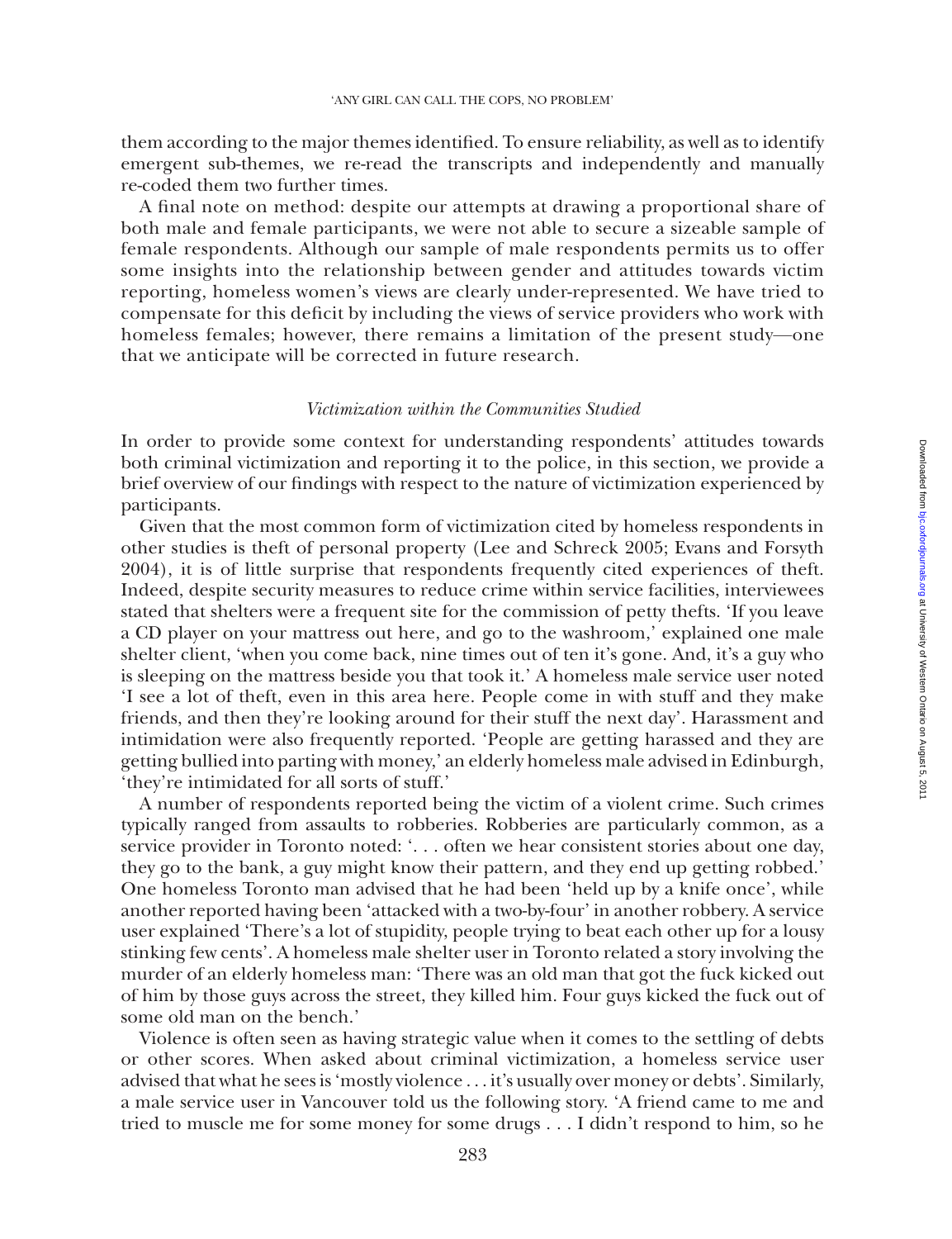sent somebody down to try to burn me out of my place. I came out of my place and I got piped down with two foot pipes and the compound fracture in my arm in two places because I wouldn't, basically, give them what they wanted.' Unpaid drug debts to local dealers are also a source of much violence. One woman in Vancouver reported to us that because of drug debts within the community, 'I see people beating on other people all the time and threatening them and stabbing them'.

Gender also plays a significant role in increasing vulnerability to criminal predation on the streets. Researchers have found, for example, relatively high rates of sexual exploitation, harassment and sexual violence experienced by homeless women (Huey and Berndt 2008; Evans and Forsyth 2004; Wenzel *et al.* 2001; Maher *et al.* 1996; D'Ercole and Struening 1990). In relation to the present study, each of the women interviewed spoke of having been victimized, the crimes against them ranging from petty thefts to violent sexual assaults. Physical assaults were particularly common. In some instances, women reported having been assaulted by another female; however, the majority of cases cited involved a male offender. For example, a woman we interviewed in a shelter in Vancouver described having been held hostage by an acquaintance who wanted her boyfriend to buy drugs for him: 'He sucker punched Joe $^6$  in the face  $\dots$  I'm scared of this guy. He tells Joe to leave . . . and don't come back without twenty dollars for crack/ cocaine .... He held me hostage. He said, "If Joe calls the police, I know where you work".' We also heard several stories concerning incidents of domestic abuse. Another woman in Vancouver described the following attack by an ex-partner: 'I was victimized just last week. My ex tried to break my neck . . . he grabbed me by the jaw, crushed it in here.' A woman in Toronto stated that living in a women's shelter, 'you're always hearing about abusive boyfriends and spouses'.

Sexual violence was another recurring theme in discussions of victimization experienced by homeless female service users. A woman we interviewed in Edinburgh described her experience of having been sexually assaulted: 'I got raped and left for dead.' A service provider who works with both male and female clients in Vancouver advised that such experiences are not uncommon among her clientele: '. . . women are particularly vulnerable, and if they are sucked into the sex trades, or . . . the drugs . . . it's more and more that they are assaulted. And, very rarely do they report it.' A service provider in Toronto described a particularly horrific case involving a woman who was found after a 'john slit her throat and left her to die'.

## *Failure to Report and the Anti-Snitching Code*

## I don't want to be a rat. (Homeless Toronto male)

During the course of conducting interviews, homeless service users were asked whether they themselves had ever reported an experience of criminal victimization to a police officer. We also asked, if victimized, whether they would consider doing so in the future. As the Table 2 demonstrates, in response to the second question, a number of respondents stated that they might do so in the future. However, a sizeable portion of our sample stated that they would not report to the police under any circumstances, the reasons including

6A pseudonym.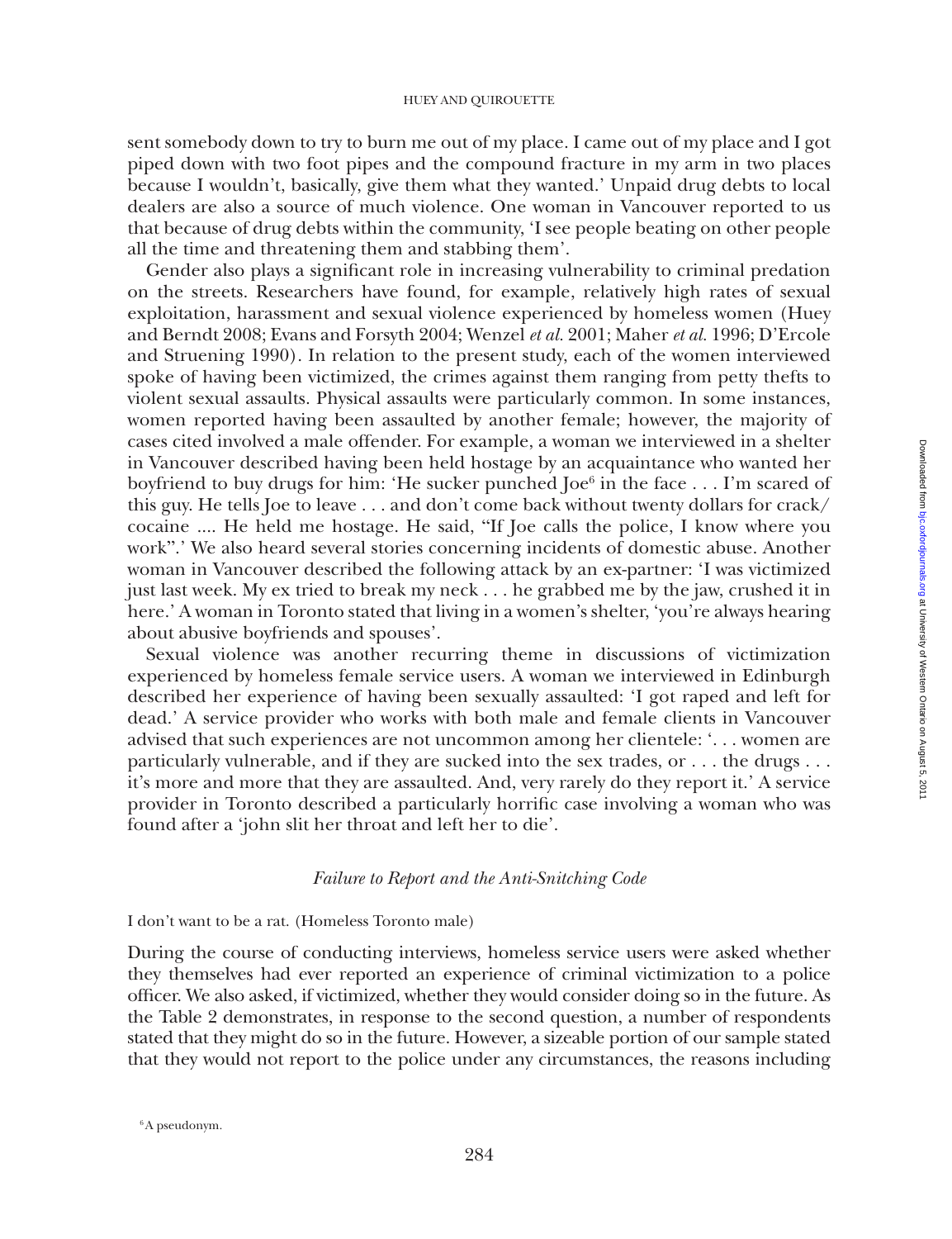| Homeless respondent categories | Edinburgh | Toronto | Vancouver | n  |
|--------------------------------|-----------|---------|-----------|----|
| Would not report to police     |           |         |           |    |
| Males                          |           | 10      |           | 23 |
| Females                        |           |         | Ð         | 7  |
| Would report to police         |           |         |           |    |
| Males                          |           | b.      |           | 13 |
| Females                        |           | C)      |           | 4  |
| Unsure or did not answer       |           |         |           |    |
| Males                          |           |         |           | 2  |
| Females                        |           |         |           |    |
| Totals per city                | 17        | 22      | 12        | 51 |

Table 2 *Crime-reporting response rates among homeless interviewees*

Table 3 *Invoked the snitching code for failures to report*

| Homeless respondent category by gender | Edinburgh | Toronto | Vancouver | n  |
|----------------------------------------|-----------|---------|-----------|----|
| Males                                  |           |         |           | −  |
| Females<br>Totals per city             |           |         |           | 28 |

fear or distrust of police, the belief that nothing would be done, the inability to recall details of the crime because of intoxication and concerns by victims over outstanding warrants.

The most frequently occurring reason offered for not wishing to report victimization to the police was, however, the operation of the anti-snitching code. Of the 51 homeless individuals interviewed, just over half  $(n = 28)$  cited the possibility of being branded a snitch within the local community as a reason why they themselves and/or their friends and acquaintances would not report criminal victimization to the police. Indeed, concerns over receiving such a label were repeatedly heard from respondents within our sample. 'I don't grass,' a homeless male in Edinburgh stated, 'I'd just give myself a bad name.' Similarly, another man in Edinburgh advised 'We have a code of silence. Nobody likes to go to the police because you'll get branded a grass, know what I mean?'.

Reporting to the police is considered not simply as a violation of the normative order, but as a 'crime' within the three communities studied. As one homeless male in Vancouver explained, 'There are some crimes that are not tolerated. Even the criminals themselves frown upon [them]. You don't want to be labelled as a snitch'. The strength of the normative prohibition against reporting to the police is such that even in situations in which one might expect some leeway or flexibility—that is where the informant is reporting their own victimization—the individual is still seen as ratting. For instance, in response to why he might not report victimization to the police, one male interviewee in Vancouver baldly stated 'I think it's being a snitch', as did a female resident of this same city: 'I think it's being a snitch.' Similarly we were told in Toronto 'We don't want to be labelled as rats'. Indeed, for some, reporting to the police is viewed as a worse 'crime' than any offence committed against them.

One of the potential repercussions of being labelled a snitch, grass or narc on the street is social isolation. 'People don't like grasses' and avoid them, we were told by various sources in Edinburgh. In Toronto, a homeless man offered the following advice: 'You don't want to get known as someone who is ratting out their friends. Usually, if you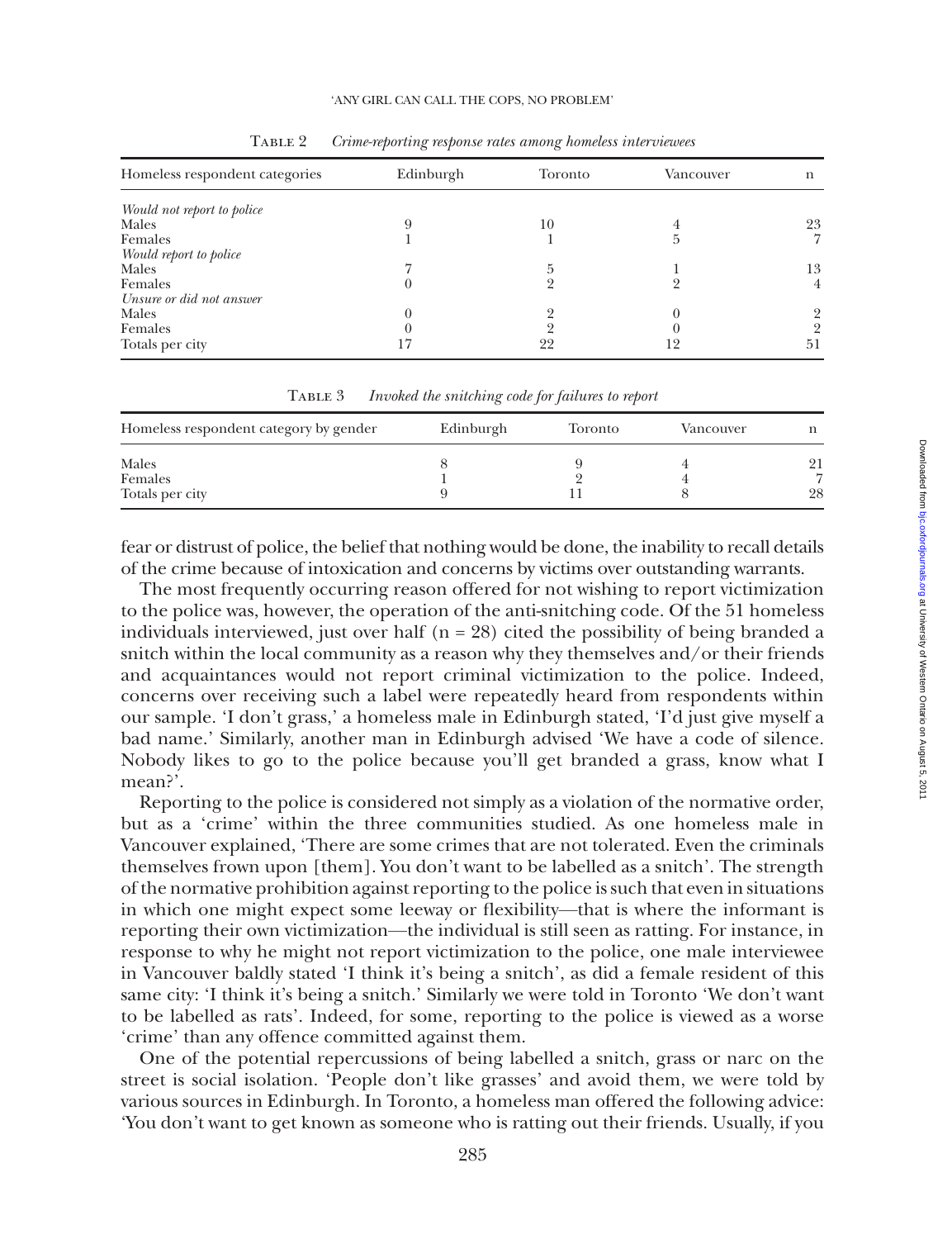do, you end up in worse trouble afterwards, like, repercussions. You get ostracized and victimized by other friends because you ratted.' As respondents noted, daily survival on the streets is often predicated on the ability to rely on others within a peer group—that is to have someone 'watching your back'. Other interviewees noted that snitches lose access to goods and services within the community. 'There are a lot of alcoholics and drug addicts,' we were told by a homeless man in Toronto, who stated 'people will cut them off. If you go to the police about something, the next time you need drugs, it won't happen'. In Vancouver, we heard a similar rationale: 'You don't want to give up the hand that feeds you, basically, in addiction.'

As noted earlier, for those living within street communities, being labelled a snitch is also potentially dangerous because the prohibition against informing is supported within the community through the use of fear, intimidation tactics and physical violence (Evans *et al.* 1996). In a previous study of policing of the homeless, a homeless male in Edinburgh advised that harsh retaliation for snitching was a given: 'Basically, if you grass, your life' (Huey 2008). Similarly, we were told by our more recent group of respondents in Edinburgh that fear of retaliatory violence intimidates victims and witnesses from coming forward to the police. 'As a general [rule],' one man advised, 'people are afraid of that consequence and they are not going to take any chances under any circumstances.' Some respondents suggested that those consequences might include being 'roughed up' or having one's property destroyed; others offered variations on the following scenario provided by a homeless male in Toronto: '. . . you're in an alley somewhere bleeding to death.' Once labelled a snitch within your community, punishment is certain because 'you can't escape the repercussions of being a rat'.

In order to exemplify the masculine values of toughness and independence underlying the anti-grassing rule, crime victims are expected to respond to their victimization through the prescribed method of 'just dealing with it'. Indeed, we were repeatedly told that the best means of responding to criminal victimization was to 'deal with it yourself'. This was particularly the case for male respondents, some of whom explicitly linked their views on snitching to their sense of what are appropriate expressions of masculinity. 'Oh, if I am a victim, then I have to find a resolution,' a homeless individual in an Edinburgh shelter stated, 'that's what makes me a man.' Similarly, a male shelter resident in Vancouver stated 'If you're healthy and you're not three bricks short of a load, then I think the man makes his bed, he should lie in it'. He then added the comment that if a man's 'bed is messy', then it is up to him to fix it—in other words, that part of what it means to be a man, as defined within his community, is the ability to deal with a situation on one's own terms.

'You go to the cops, you're a rat,' a man in Toronto explained, 'I've never been a rat. I've done penitentiary time and everything else, and I know how to deal with things on my own.' 'Dealing with things' means to retaliate in kind or through escalated violence. It is this ability to 'deal' that marks one as a man worthy of respect (Anderson 1999; Wallace *et al.* 2008). This attitude is exemplified in the following remarks offered by a homeless man in Vancouver, who stated that taking care of one's own problems is about:

Honour. I want you to respect me. Number one, we'll take care of our own problems. Basically, you hurt my family, you disrespect me or my family or my friends then you're not welcome in our neighbourhood. You disrespect me, let's say you're part of my friendship or who I hang with. Somebody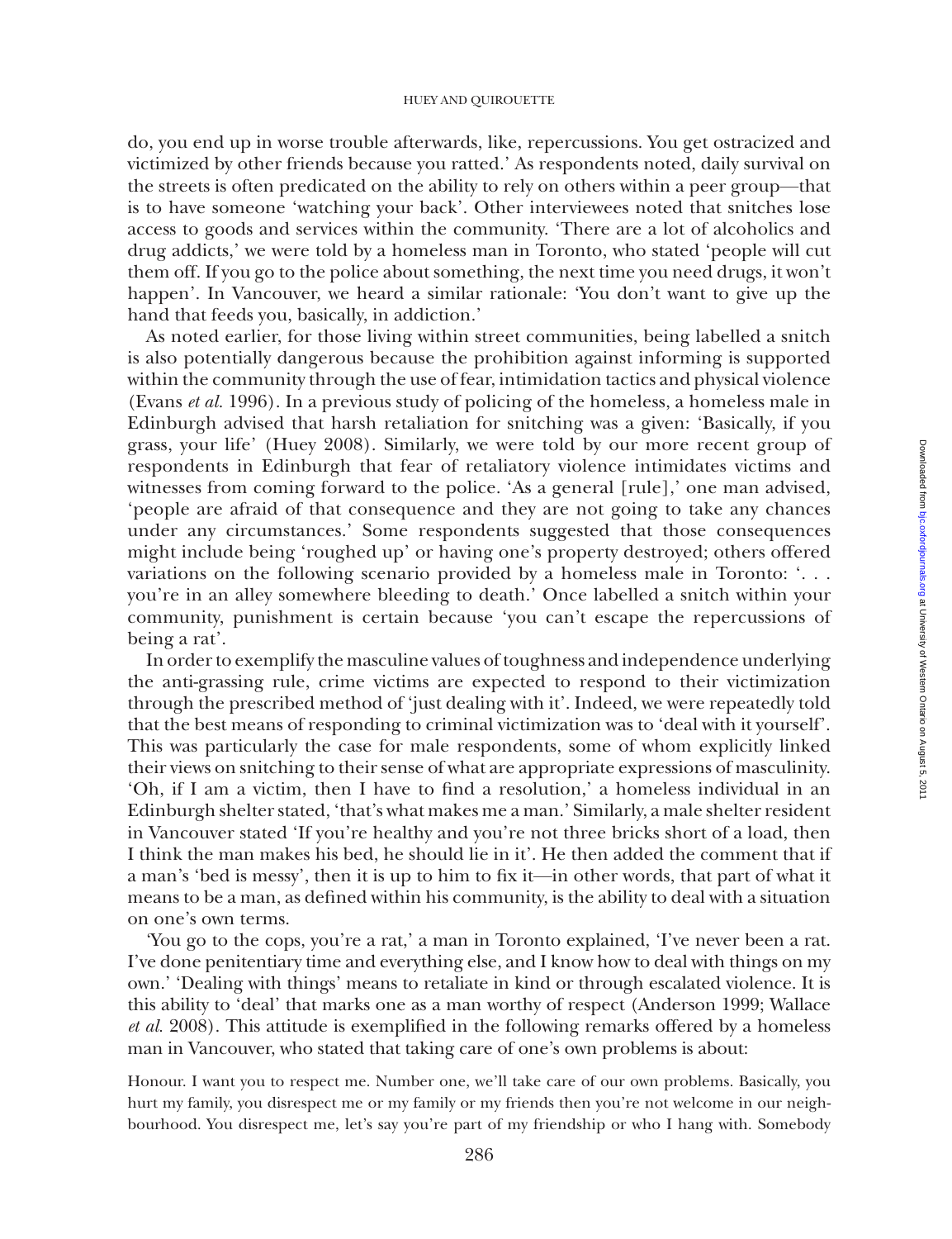#### 'ANY GIRL CAN CALL THE COPS, NO PROBLEM'

hurts you and you bring it to my attention, I'm going to do everything to deal with it right then and there or by tonight, so it won't happen to you, and you're going to have closure ten times quicker, a result ten times quicker, or the payback of whatever he took because he can't go down and hurt somebody or let's say victimize them when they shouldn't be put in that situation.

One of our interviewees, a male shelter resident in Toronto, explained the prohibition against ratting as follows: '. . . society has this so-called thing where you are this or that because you express how you feel. It's like how a lot of guys don't cry when they are growing up. Girls cry, guys don't. Y'know? Everyone wants to have their male ego intact.' According to this man, having one's 'male ego intact' is not simply an internal process, but also a social one: we were told that those who are unable to find ways of 'dealing with it' are 'labelled and shunned'. One of the methods of 'dealing with it' available to those who lack the ability to exact revenge on their own is to enlist support from within the community. As one fellow in Edinburgh explained, it is a common practice to respond to victimization by getting 'two or three of your friends, and catch [the victimizer] when they are inebriated. You just walk by and step on their fingers'.

If 'dealing' with victimization through retaliatory or other measures marks one as a 'man' within masculinist street culture, what is the accepted or expected response of the homeless woman who is victimized?

## *The 'Chivalry Exception'*

Guys are just more of the provider. Girls are more like the sacred person. (Homeless female in Vancouver explaining her view of local gender-based norms)

When our male respondents were asked under what circumstances it would be acceptable for a homeless person to report criminal victimization to the police, we were repeatedly told that such reports would be acceptable within the participant's community only if the victim was a member of one of the 'weaker' social groups, who are seen as requiring protection. Male respondents advised that among those categorized as weak are children, the mentally ill, senior citizens and women.

To explain why it is that female victims constitute an exception to the anti-snitching code, a number of interviewees stated that it is because women are among those more frequently victimized on the street. As one man in Vancouver informed us, 'Women have the short end of the stick in this city. I've noticed them being victimized way more than men'. In Toronto, a male resident claimed 'I know a lot of women that have been victimized'. Respondents were also frank about what they saw as the root cause of female victimization on the streets: the relative power of men within a highly masculinized subculture. A male shelter resident in Vancouver explained this difference in the following terms: 'It seems men have the power when it comes to it.' In contrast, women were repeatedly portrayed as 'the weaker sex'. For instance, a male interviewed in Toronto offered the following illustrative comments:

Q: Earlier you said that [reporting to the police] might be better for some people than others. Who is it better for?

A: For women, let's say.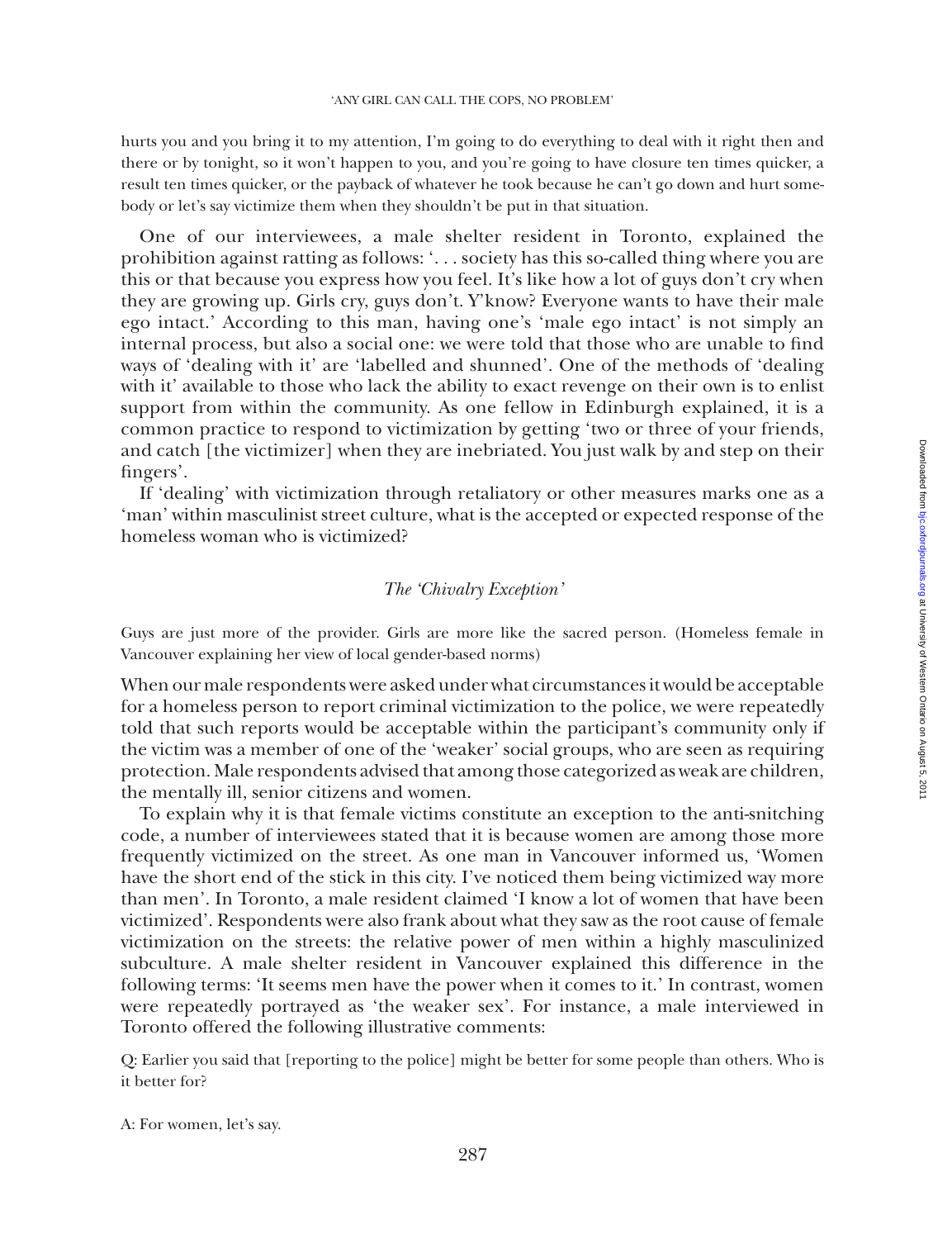## Q: Why?

A: I'm not trying to be sexist or anything, but women are the weaker sex and they ....

Q: They're victimized more?

A: A lot more often. Exactly. They're weaker. What I mean by weaker is in a sense of defending themselves from violence.

Aside from issues of physical strength, the supposed naivety of women was cited as a cause of female vulnerability. 'Some of the girls,' a fellow in Vancouver stated, 'can come in and sit in pretty naive.' Women were also depicted by male interviewees as being more vulnerable to the seduction of drugs and thus to exploitation. 'In this situation,' a Toronto male shelter resident advised, 'there are a lot of drugs. Women get used for drugs. Big time. But, they allow themselves to get used.' We also heard of women's increased vulnerability to sexual abuse and exploitation from both service providers and the women we interviewed. For example, a service provider related the story of a lonely, mentally ill woman who was routinely plied with alcohol by a local male in order to sexually assault her after she passed out.

The weakness attributed to women serves to reinforce traditional notions of masculinity within homeless communities. Men are not only stronger and mentally tougher (and thus more suited to street life), but also capable of serving as protectors for vulnerable females. Several men in our study noted that they have in the past served as protectors by stepping into fights, taking retaliatory action on behalf of female victims. This chivalrous attitude was most explicitly put forward in the words of a man in Toronto, who stated that 'If a girl's getting beat up, stabbed, I'm coming to help regardless'. That the men in our sample would view the women of their community as inherently weaker is not entirely surprising. This finding accords with Jacobs and Wright's (2006: 83) study of retaliatory violence among street criminals in which they similarly noted that some of the men in their study saw their female cohorts as 'helpless and weak' and the use of violence against women by males as not only unacceptable, but as behaviour that undermines one's status as a man worthy of respect.

In relation to the anti-snitching code, we were repeatedly told that an exception to this prohibition is made for women. 'Any girl can call the cops,' a homeless man in Toronto advised, 'no problem.' Similarly, men in Edinburgh, Vancouver and Toronto stated that they would themselves be willing to report an offence to the police on behalf of a victim who is a woman or a child. As a man in Vancouver explained, 'When it comes to kids or women, or pervs or whatever you want to say, I'll talk to whoever. That's the exception'. 'A woman or a child, yes, then I would call the police,' a fellow in Edinburgh stated. However, he was also keen to let us know that that he himself would never report his own victimization. To do so would be seen as unmanly. 'If I get beat myself, then I don't report.' A recently paroled offender in Edinburgh living within a homeless shelter explained 'As a criminal, I don't just pick up the phone and phone the police.' He then added the following exception: 'Unless I know someone is doing wrong to a woman or a child.' As explanation for this apparent double-standard, he simply stated 'it's my belief as a man'. For this interviewee and similar others, reporting victimization of women to the police is seen as an acceptable exception to the rules against snitching because such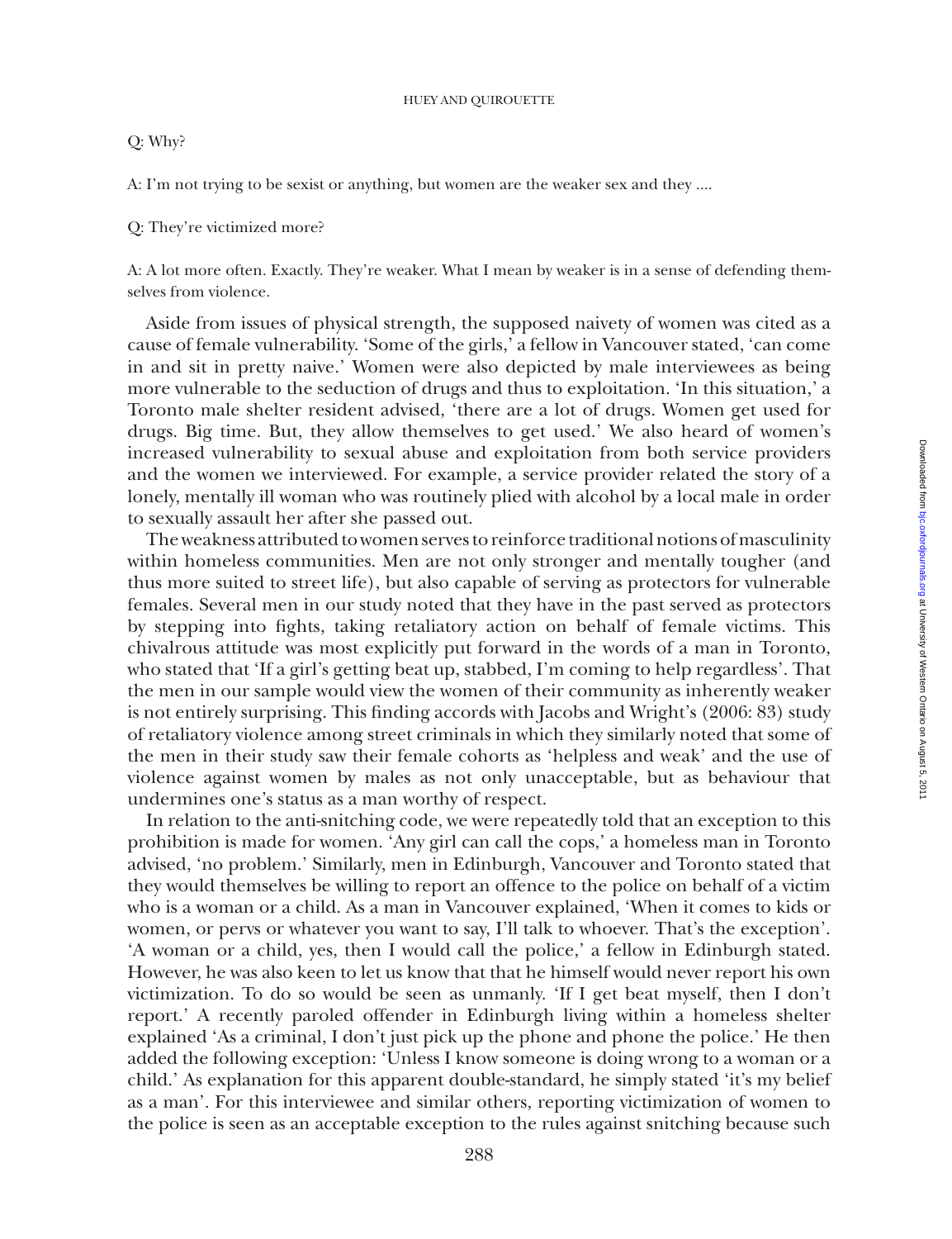actions cohere with the masculinist values they adhere to. It is their duty as men to provide assistance to those who are viewed as weaker, including facilitating police protection.

In explaining to us how the anti-snitching code and its 'chivalry exception' work, several respondents offered sexual assault (rape) as an example of an offence that should be reported to the police. For instance, a male in Vancouver stated that he agreed 'one hundred percent' with the police being notified 'when it comes to a woman being raped'. In the following exchange with a female shelter resident in Vancouver, we were informed that instances of rape and child molesting are seen as constituting permissible exceptions that can be reported to the police within her community:

Q: It is interesting that you said there are exceptions [to the 'anti-snitching' code].

A: Yes. Rape, it's a dirty thing. Or being a skinner, a child molesterer [sic.]. You don't do things like that. It's a no-no.

In similar fashion, a homeless male in Toronto offered the following comments: 'Well, if a girl gets raped, that's obviously wrong .... So, we'll call the police on the guy who raped the girl. No doubt. Get it dealt with.' This same interviewee also stated 'But, if a guy gets beat up, that might not be wrong. He could've asked for it. The guy who got beat up, well, we'll excuse that'.

Although none of the men we interviewed stated that physical violence against a woman was acceptable—and some stated that they would jump into a situation to protect a woman from physical violence—as we reveal in the next section, this view is neither universally held nor universally applied.

#### *Women's Attitudes towards Snitching*

I never say anything to anyone. (Homeless woman in Vancouver)

Research on female participation in street gangs and in other street-based communities reveals the extent to which there are notable differences in relation to male and female attitudes towards the use of violence, as well as important areas of overlap (Jones 2008; Miller 1998; 2001; Mullins *et al.* 2004). In her own work on the use of violence by adolescent females in inner-cities, Jones (2008: 76) argues that 'gender does not protect young women from much of the violence young men experience in distressed inner-city neighbourhoods, and that given these shared circumstances, it becomes equally important for women and men to work "the code of the street"'.

Our research highlights two ways in which homeless women 'work the code' in order to try to increase their personal safety on the streets, both of which entail an explicit rejection of the 'chivalry exception'. The first is to present one's self as tough, strong, autonomous and as equally capable as male peers of self-protection. The second is to adhere to the anti-grassing code by remaining silent about one's victimization. Women who fit in the former category reject the notion that they require special protections, believing that it is better to rely on themselves for protection than on male peers or on the police. Women in the latter category are rightly suspicious that such protections are meaningless and do little to reduce their risk of retaliatory and other violence.

Given the need for respect on the street, it is not surprising that we found that some female interviewees in our sample challenged the paternalistic assumptions underlying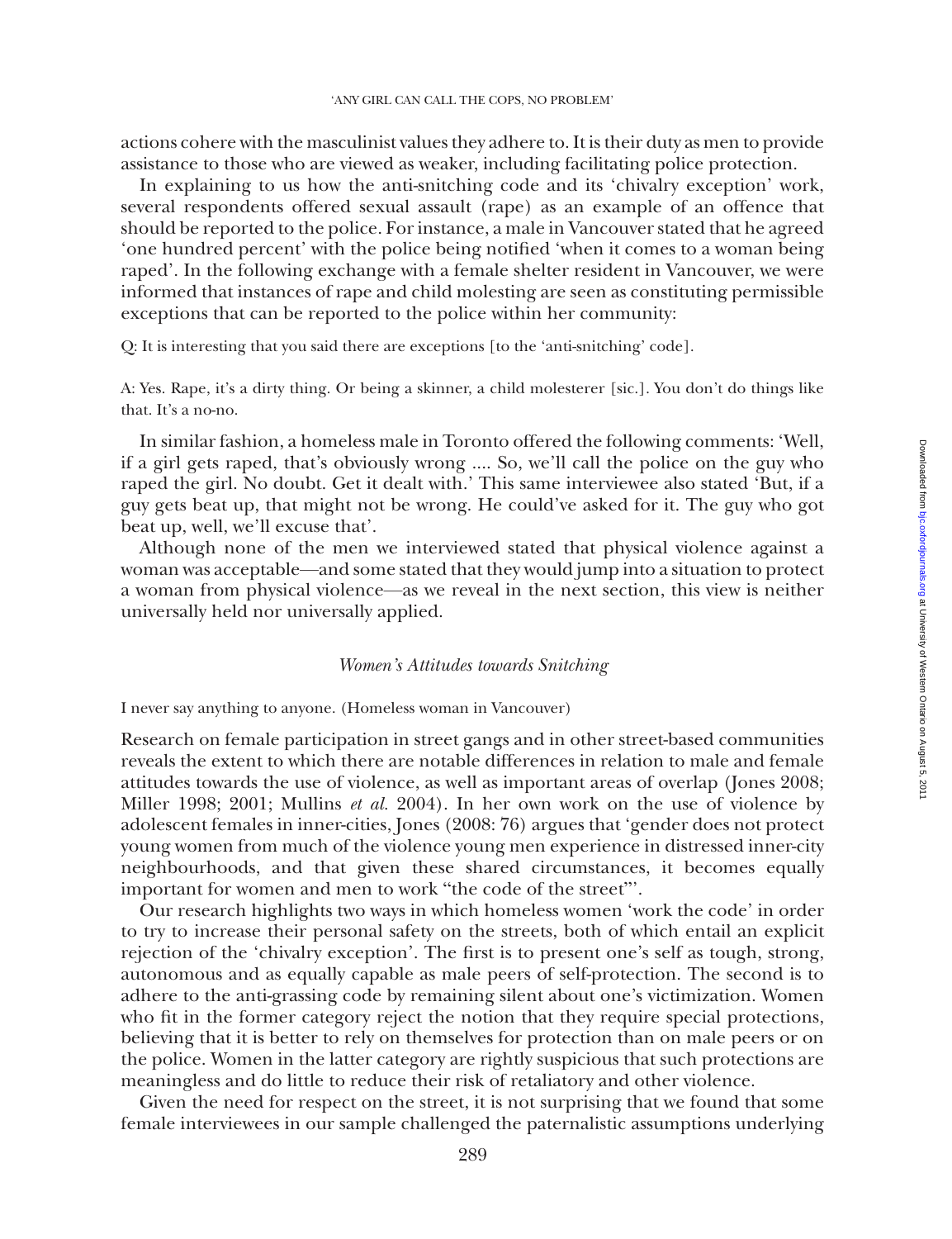the 'chivalry exception', seeing such treatment as a trap that calls into question their ability to exercise agency, and thus be worthy of respect within the local community. Rather than accepting the view that women are inherently weaker and therefore in greater need of protection, some of our female interviewees portrayed women as being equally capable of 'dealing with it'—that is retaliating and/or protecting themselves through physical responses. In response to a line of query about the 'chivalry exception', a female respondent in Vancouver stated that she was a bad example of the vulnerable female because of her ability to defend herself: 'I was beaten up on the street. But I have self defence, so [the man who attacked her] actually was the one with the broken nose laying bleeding in the street. So, I'm a bad woman example of that, you know. I can handle.' This woman went on to state that 'the girls down here, we can handle our own'. Other women similarly spoke candidly about cultivating tough, autonomous, streetsmart, public personas not only in order to protect themselves from would-be predators, but also to secure respect within a community that privileges these traits as masculine ideals. A woman in Vancouver demonstrated her street persona for us: 'Think I'm a newcomer? Do I know you? Don't look at me like that. Who do you think you are?' Another woman in Vancouver offered the following comment in response to a question as to whether homeless women are more vulnerable to victimization than homeless males and thus more in need of policing services:

#### Q: So, is it different for women?

#### A: No, I wouldn't think so. Women are just as tough.

These women may appear as female outliers given research that tends to suggest a view of female toughness as being directed exclusively at other females (Ness 2004); however, we note that other studies of women and girls in inner-city milieus demonstrate that it is not uncommon for females to employ various tactics, including physical aggression against males, to build tough reputations intended to protect them from predation by both males and other females (Jones 2008; Miller 2001). With respect to homeless women more specifically, in a previous study of homeless female victims of crime, several interviewees similarly stated that they deliberately act 'as nasty as the guys' in order to deter victimization by both men and women (Huey 2007: 77).

While it is the case that some of the women interviewed reject the 'chivalry exception' on the ground that it is a means by which they remain trapped in the dangerous stereotype of the weak, vulnerable female, others reject it due to fears of retaliatory violence if they contact the police. In other words, the latter group of women disbelieve that the 'exception'—and the chivalrous attitudes underlying it insulates them from violence. Previous research on the relationship between gender and violence within street-based communities suggests that these women are wise to be sceptical. In Miller's (2008) study of gendered violence among urban African-American youth, she found that despite the fact that her male interviewees claimed to have adopted chivalrous attitudes towards females, some of her research participants did engage in violence against women, carving out exceptions or redefining a situation or act in order to justify their actions. In interviews for this study, we found a similar redefining of what constitutes 'acceptable violence' against women—and thus the limits of the 'chivalry exception'—illustrated in the words of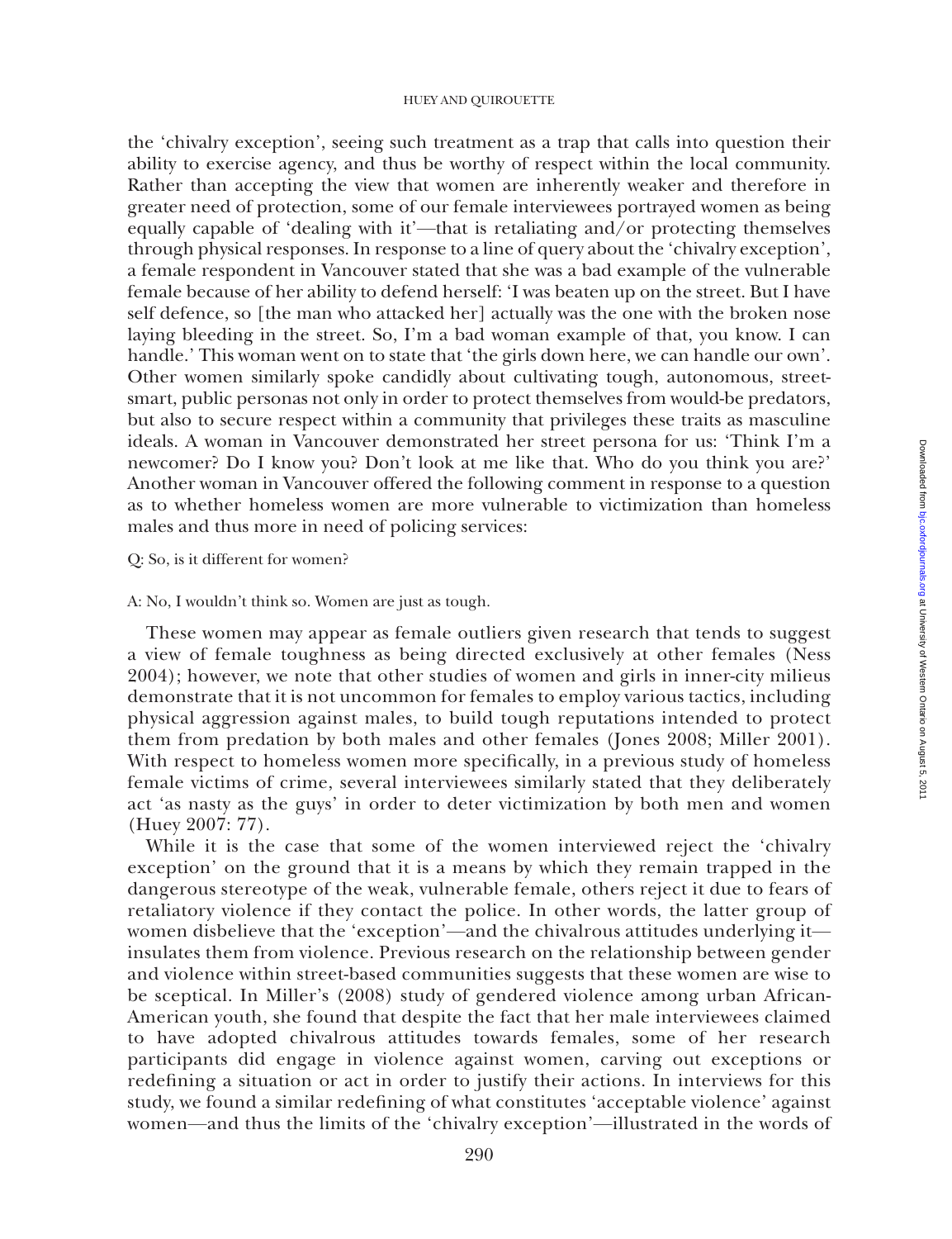a young woman in Vancouver: 'You don't go to the cops and say I've been beat up. It's just not acceptable in the group I hang out with, or in any group, I think. If you go to the cop and say "I was raped", that's a lot different.' Studies on retaliatory violence within street communities also suggest that women are correct to be afraid; a motivated offender can simply find a way to work around the 'chivalry exception' by, for example, employing female proxies to enact revenge (Jacobs and Wright 2006). We can see fear of the latter scenario in the words of an older shelter resident interviewed in Vancouver: 'If I had no fear of retaliation, I would go as far as taking them to court . . . [but] I have a fear in me, for when they get out. Or, they may get someone else to do me in.' Another woman in Vancouver stated 'I'm not gonna rat on anyone. I'm scared of the consequences'. For similar reasons, a woman in Edinburgh said of the police 'even if I was raped, and I've been raped, and I wouldn't go to them'. Service providers who work with female populations also spoke about their clients' vulnerability to retaliatory violence:

Q: When your clients have been victimized, do they go to the police?

A: No.

Q: Ok. Why?

A: It will get worse.

Q: Like, you mean, they'll pay for it later?

A: Yeah. Ten minutes later.

For some women, previous experiences of abusive male partners have conditioned them to be fearful of reporting to police. 'If I did,' one woman stated, 'he would come after me.' A women's shelter worker in Toronto advised that such responses were common in her experience: '. . . in some communities, you're looked down upon if you go to the police. Also, some women are abused more after they report an incident of abuse. I would say about ninety percent of my clients don't report it.'

Two of the women interviewed who said that they would report to the police acknowledged the possibility that, in doing so, they risked retaliation. Both of these women were older (in their 50s), and felt that they had no other resources to draw upon other than the police. One woman had arthritis and felt that her condition made her especially vulnerable, thereby justifying the risk of reporting. To be clear, though, she also let us know that under different circumstances, she would choose to affirm the antigrassing code by 'dealing with it' herself: 'A few years ago, I would have taken care of it myself,' she advised, 'Now I have arthritis and just can't.'

In essence, whether because of a woman's desire to appear as tough and autonomous as her male peers, or because she did not think she would be protected from future violence, women rejected the 'chivalry exception'—and thus the opportunity to report victimization to police—feeling safer instead in relying on alternative means of selfprotection (from silence to retaliation). Underlying these rejections is recognition of a fact of street life: despite men saying that women need to be protected in these environments, chivalrous statements are belied by the reality of women's experience of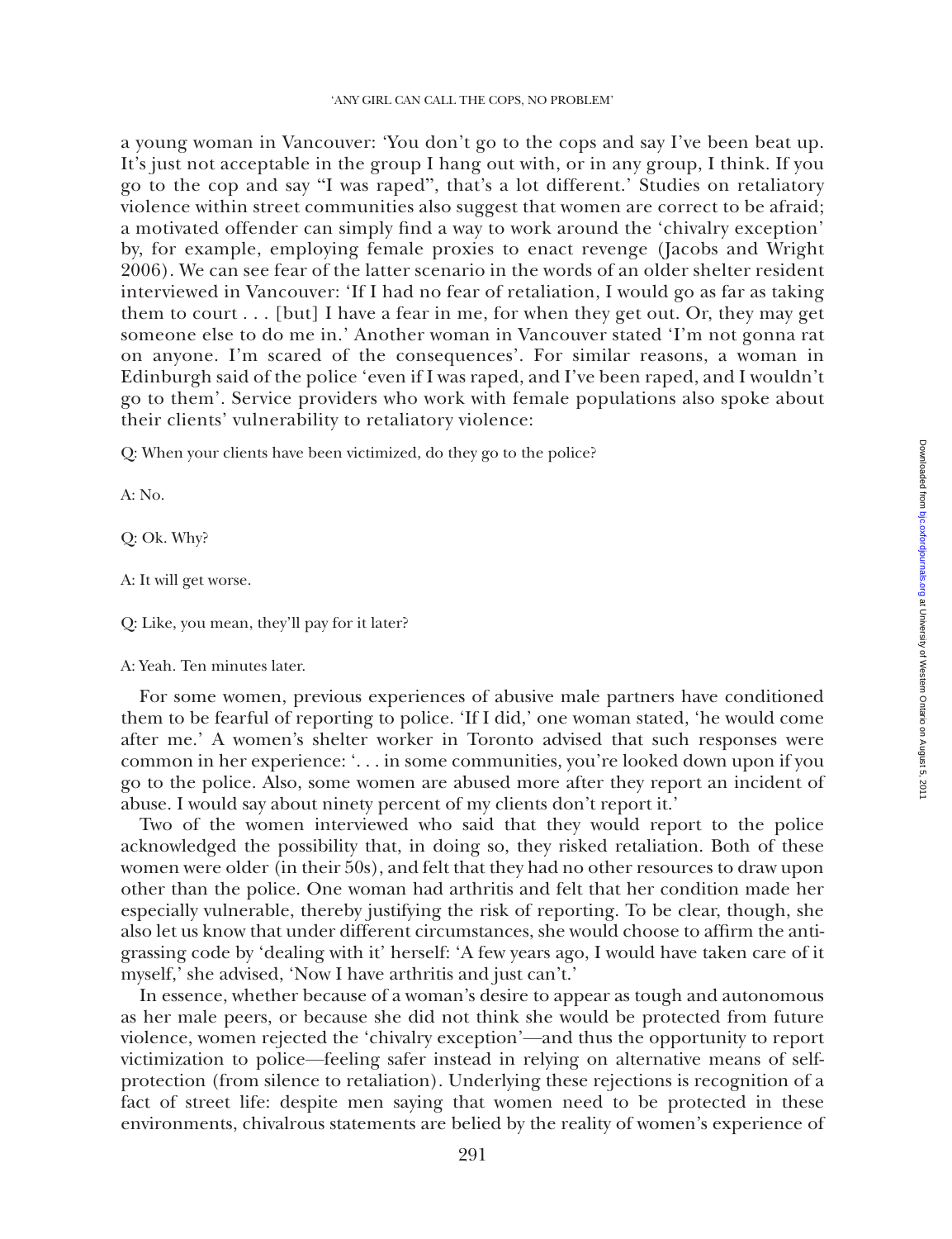## Huey and Quirouette

high rates of sexual and physical violence (Miller 2008; 2001; Evans and Forsyth 2004; Wenzel *et al.* 2001; D'Ercole and Struening 1990).

# *What Does This Tell Us about the Possibility of Increasing Crime Reporting Rates among Homeless Female Victims of Crime?*

As noted in the introduction, previous research suggests that while criminal victimization is a huge problem within homeless communities (Whitbeck *et al.* 2001; Hagan and McCarthy 1997; Fitzpatrick *et al.* 1993), such victimization is frequently underreported to authorities (Huey 2008; Ballintyne 1999). The participants in the present study are no exception. The majority of the homeless respondents in our sample stated that they would not report victimization to the police, a primary reason being the operation of the anti-snitching code in their community. Failures to report within this population need to be addressed as a serious social concern. In effect, lack of reporting perpetuates cycles of violence and abuse within already marginalized communities (Huey 2008). Individuals who prey on others are often able to do so with impunity, facing only the risk of retaliatory violence should they cross the wrong victim. Victims, including those who have been traumatized by serious violence, are often forced to 'deal with' their victimization with minimal, if any, medical, psychological or other assistance because of fears that the police may be contacted. Should police involvement happen and become known in the community, a traumatized victim faces the very real possibility of retaliation or exclusion from her peer group for snitching.

The goal of the larger study from which this paper is drawn was to evaluate a means of increasing access to formal justice for homeless crime victims. During the course of that study, we also collected data on possible ways of expanding access beyond the program evaluated, as well as alternative means of addressing victimization within the community. Our hope was to identify ways of transcending the barriers that inhibit reporting. A significant barrier is the normative rules embodied in the code of the street, particularly the anti-grassing prohibition. We knew from previous studies that the privileged form of masculinity that we find in the code operates to prohibit crime reporting by male victims (Anderson 1999; Mullins and Cardwell-Mullins 2006); however, significantly less attention has been paid within the research literature to the impact of this normative barrier on reporting of victimization by homeless women. Thus, we examined the 'chivalry exception' in order to explore the possibility that it might represent a means of expanding women's access to both justice and the resources frequently needed to properly address one's victimization.

Although our sample of homeless female respondents is small—a clear limitation of the present study—the interview data presented here suggest that anti-grassing code structures both male and female responses to crime. In relation to female reporting, what this study reveals is that reliance on the 'chivalry exception' does not appear to be a viable avenue through which women can gain access to police and other services. Whether women in these communities directly affirm the anti-grassing rule in order to appear tough (a strategy of self-protection) or remain silent about victimization for fear of retaliation, they remain caught in a gendered bind.

In short, although preliminary in nature, the present study does highlight some potential areas for further exploration into the influence of gender on crime reporting among homeless victims, including: how homeless women negotiate the masculinist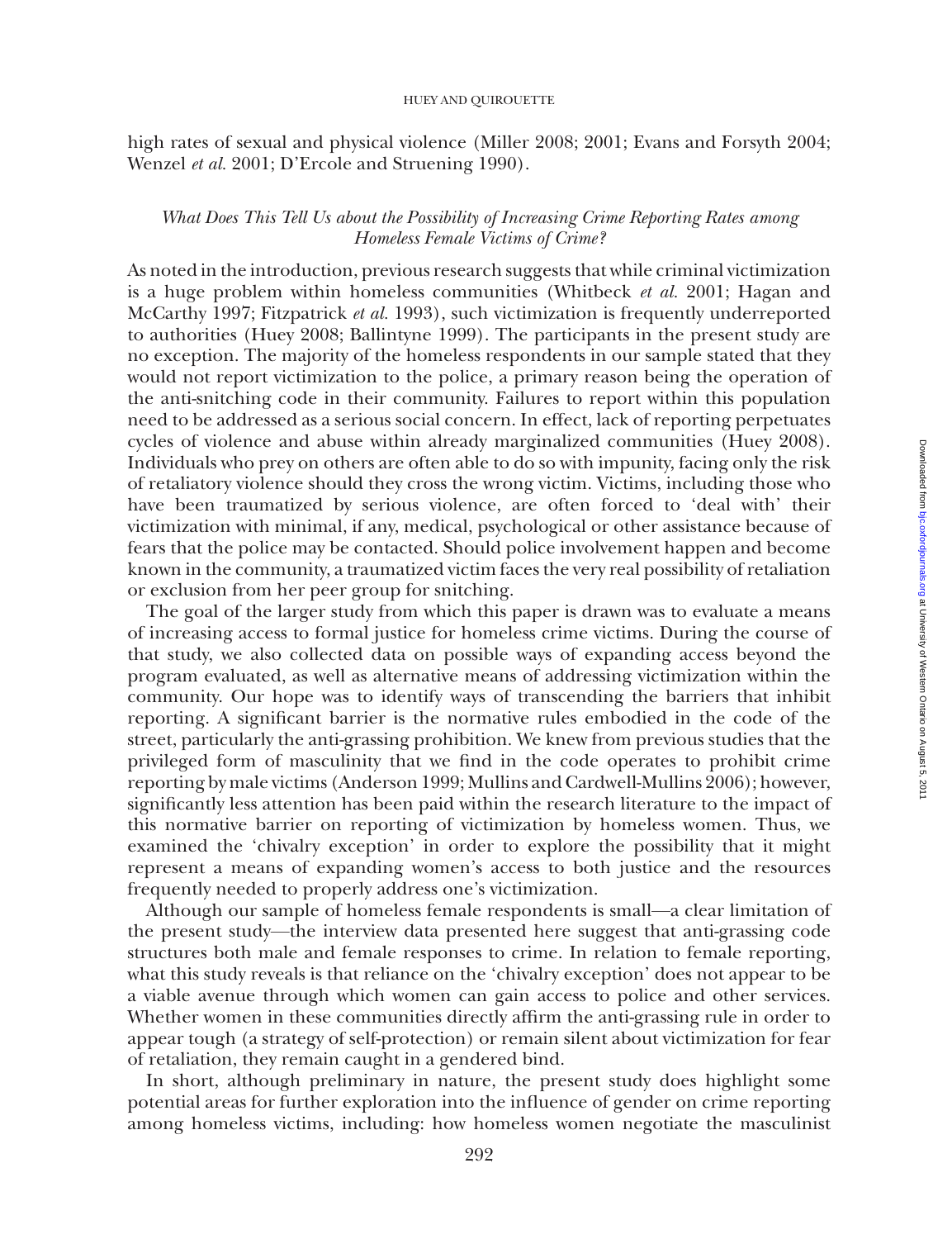norms embodied in the code of the street and to what extent their role performance operates as a barrier to reporting; the potential of programs to specifically overcome issues related to homeless women's concerns about reporting; and the possibility that reporting rates may be influenced by both gender and other demographic variables such as age or cultural background. This study also offers an important insight: to the extent that both genders operate under an overarching normative code that structures interactions within the community—the code of the street—any attempt at expanding policing services to homeless women must be sensitive to the fact that not only are women affected by powerful cultural barriers to engaging with the justice system, but that these barriers are tied to issues of power and inequality within local communities.

# *Funding*

Social Sciences and Humanities Research Council and the National Secretariat on Homelessness' Homelessness and Diversity Issues in Canada Program (855-2007-0006).

## **REFERENCES**

Akerstrom, M. (1988), 'Snitches on Snitching', *Society*, 26: 22–6.

- Anderson, E. (1999), *Code of the Street: Decency, Violence, and the Moral Life of the Inner City*. New York: W.W. Norton.
- Ballintyne, S. (1999), *Unsafe Streets: Street Homelessness and Crime*. London: Institute for Public Policy Research.
- Baumer, E. (2002), 'Neighborhood Disadvantage and Police Notification by Victims of Violence', *Criminology*, 40: 579–616.
- Carlen, P. (1996), *Jigsaw: A Political Criminology of Youth Homelessness*. Buckingham: Open University Press.
- CONNELL, R. and MESSERSCHMIDT, J. (2005), 'Hegemonic Masculinity: Rethinking the Concept', *Gender & Society*, 19: 829–59.
- Davis, R. and HENDERSON, N. (2003), 'Willingness to Report Crimes: The Role of Ethnic Group Membership and Community Efficacy', *Crime & Delinquency*, 49: 564–80.
- D'Ercole, A. and Struening, E. (1990), 'Victimization among Homeless Women: Implications for Service Delivery', *Journal of Community Psychology*, 18: 141–52.
- Erez, E. (1992), 'Dangerous Men, Evil Women: Gender and Parole Decision-Making', *Justice Quarterly*, 8: 105–26.
- Evans, K., Fraser, P. and Walklate, S. (1996), 'Whom Can You Trust? The Politics of Grassing on an Inner City Housing Estate', *Sociological Review*, 44: 361–80.
- Evans, R. and Forsyth, C. (2004), 'Risk Factors, Endurance of Victimization and Survival Strategies: The Impact of the Structural Location of Men and Women on the Experiences within Homeless Milieus', *Sociological Spectrum*, 24: 479–505.
- Fischer, P. (2004), 'Criminal Activity and Policing', in D. Levinson, ed., *Encyclopedia of Homelessness*, 91–101. London: Sage.
- Fitzpatrick, K., La Gory, M. and Ritchey, F. (1993), 'Criminal Victimization among the Homeless', *Justice Quarterly*, 10: 353–68.
- Fyfe, N. and McKay, H. (2000), 'Desperately Seeking Safety: Witnesses' Experiences of Intimidation, Protection and Relocation', *British Journal of Criminology*, 40: 675–91.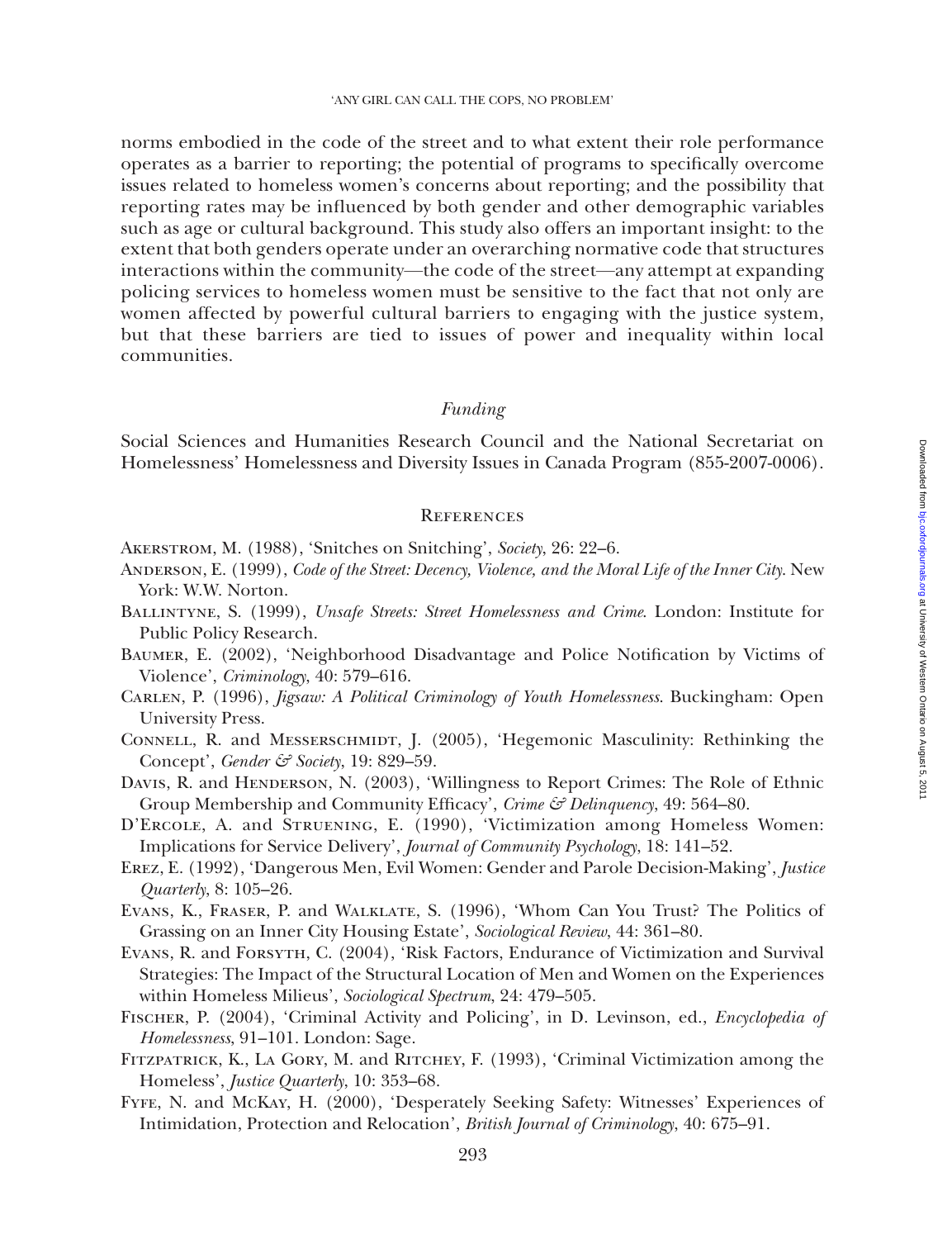## Huey and Quirouette

- GOODMAN, L., DUTTON, M. and HARRIS, M. (1997), 'The Relationship between Violence Dimensions and Symptom Severity among Homeless, Mentally Ill Women', *Journal of Traumatic Stress*, 10: 51–70.
- HAGAN, J. and ALBONETTI, C. (1982), 'Race, Class, and the Perception of Criminal Injustice in America', *American Journal of Sociology*, 88: 329–56.
- Hagan, J. and McCarthy, B. (1997), *Mean Streets: Youth Crime and Homelessness*. New York: Cambridge University Press.
- Huey, L. (2007), *Negotiating Demands: The Politics of Skid Row Policing in Edinburgh, San Francisco and Vancouver*. Toronto: University of Toronto Press.
- —— (2008), '"When it Comes to Violence in My Place, I am the Police!": Exploring the Policing Functions of Community Service Providers in Edinburgh's Cowgate and Grassmarket', *Policing & Society*, 18: 207–24.
- HUEY, L. and BERNDT, E. (2008), "You've Gotta Learn How to Play the Game": Homeless Women's Use of Gender Performance as a Tool for Preventing Victimization', *Sociological Review*, 56: 177–94.
- Jacobs, B. and Wright, R. (2006), *Street Justice: Retaliation in the Criminal Underworld*. Cambridge, England: Cambridge University Press.
	- —— (2008), 'Moralistic Street Robbery', *Crime & Delinquency*, 54: 511–31.
- Jones, N. (2008), 'Working "the Code": On Girls, Gender, and Inner-City Violence', *Australian and New Zealand Journal of Criminology*, 41: 63–83.
- Kennedy, C. and Fitzpatrick, S. (2001), 'Begging, Rough Sleeping and Social Exclusion: Implications for Social Policy', *Urban Studies*, 38: 2001–16.
- KIDD, R. and CHAYET, E. (1984), 'Why Do Victims Fail to Report? The Psychology of Criminal Victimization', *Journal of Social Issues*, 41: 39–50.
- Lee, B. and Schreck, C. (2005), 'Danger on the Streets: Marginality and Victimization among Homeless People', *American Behavioral Scientist*, 48: 1055–81.
- Maher, L. and Daly, K. (1997), 'Women in the Street-Level Drug Economy: Continuity or Change?', *Criminology*, 34: 465–92.
- MAHER, L., DUNLAP, E., JOHNSON, B. and HAMID, A. (1996), 'Gender, Power, and Alternative Living Arrangements in the Inner-City Crack Culture', *Journal of Research in Crime and Delinquency*, 33: 181–205.
- McCarthy, B., Hagan, J. and Martin, M. (2002), 'In and Out of Harm's Way: Violent Victimization and the Social Capital of Fictive Street Families', *Criminology*, 40: 831–65.
- Messerschmidt, J. (1993), *Masculinities and Crime: Critique and Reconceptualization of Theory*. Lanham, MD: Rowan and Littlefield.
- —— (1997), *Crime as Structured Action: Gender, Race, Class and Crime in the Making*. Thousand Oaks, CA: Sage.
- —— (2000), *Nine Lives: Adolescent Masculinities, the Body and Violence*. Boulder, CO: Westview Press.
- Miller, J. (1998), 'Up It Up: Gender and the Accomplishment of Street Robbery', *Criminology*, 36: 37–66.
- —— (2001), *One of the Guys: Girls, Gangs and Gender*. Oxford: Oxford University Press.
- —— (2008), *Getting Played: African American Girls, Urban Inequality and Gendered Violence*. New York: New York University Press.
- Mullins, C. and Cardwell-Mullins, R. (2006), 'Bad Ass or Punk Ass? The Contours of Street Masculinity', *Universitas*, 2, available online at www.uni.edu/universitas/fall06/ tocforum03.htm (accessed 3 March 2009).